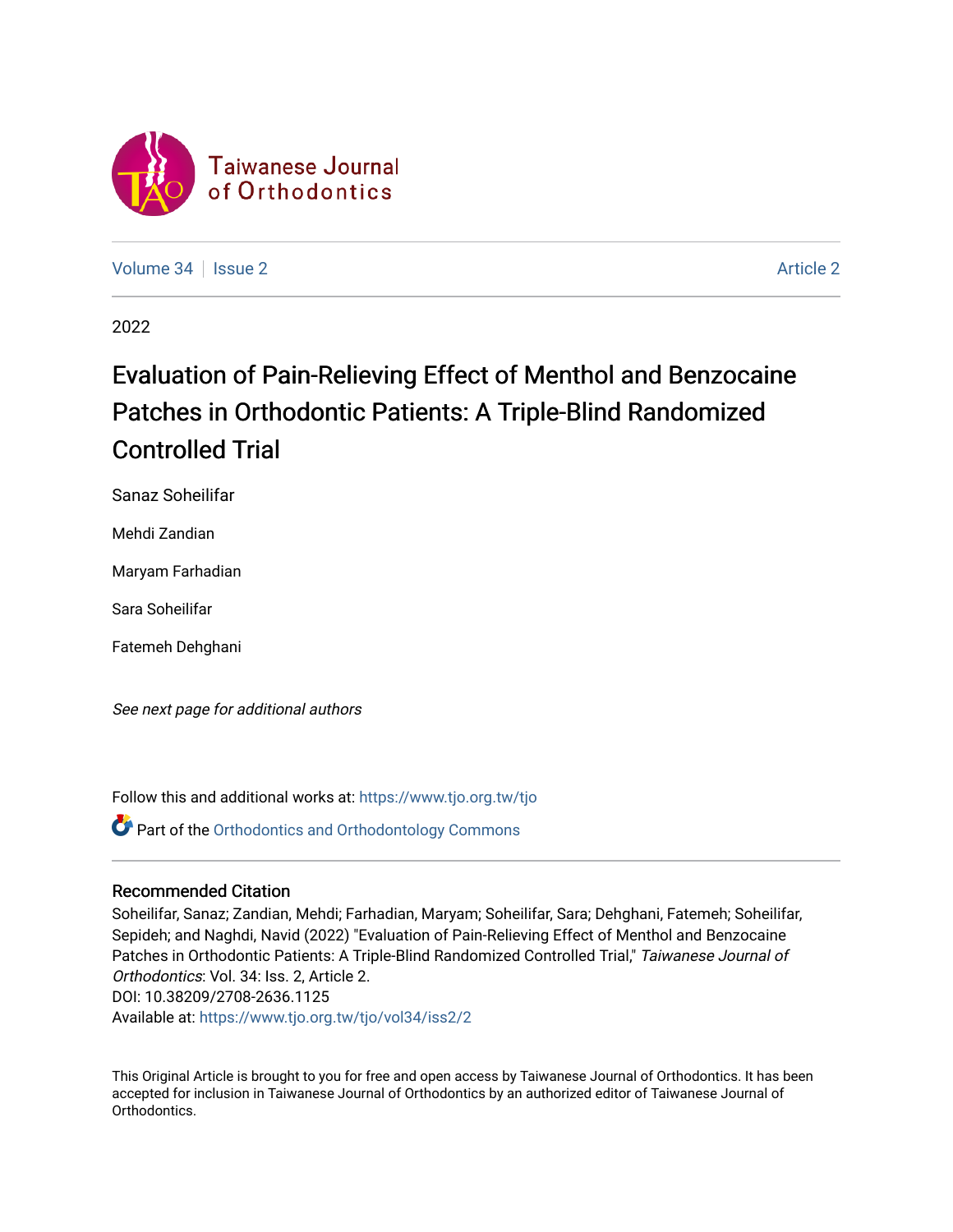## Evaluation of Pain-Relieving Effect of Menthol and Benzocaine Patches in Orthodontic Patients: A Triple-Blind Randomized Controlled Trial

## **Abstract**

Purpose: This study aimed to compare the effect of benzocaine and menthol patches on pain alleviation following elastomeric separator placement.

Patients and Methods: This triple-blind split-mouth trial was conducted on healthy 14-25 years old patients of orthodontic department. Eligibility criteria included presence of second premolar, first and second molars in both sides of the mandible, no chronic pain in oral cavity, or chronic consumption of analgesic drugs. Elastomeric separators were placed mesial and distal of first mandibular molars and patients were randomized into two groups: 1) menthol/ placebo patches, 2) benzocaine/ placebo patches. The mucosal patches were placed randomly on the buccal area of mandibular first molars on both sides. Main outcome was pain level reported by patients on the Visual Analogue Scale (VAS) in seven-time intervals in three following days. Data were analyzed by linear mixed model. P-value was set to be 0.05.

Results: Sixty-four patients were randomized in a 1:1 ratio with no loss to follow-up. Both benzocaine and menthol patches significantly reduced mean pain level compared to placebo patch (P< 0.001). Benzocaine patch had more analgesic effect; however, the difference was not statistically significant (P=0.115). Time interval had a significant effect on recorded pain except the first time interval. Age and gender had no significant effect on pain. No adverse event was reported in patients.

Conclusions: Both benzocaine and menthol patches were effective in alleviating pain. Therefore, they can be recommended to be used for reducing pain following orthodontic elastomeric separator placement.

## Keywords

Pain; Orthodontics; Benzocaine; Menthol; Visual Analog Scale

## Creative Commons License

## $\bigcirc$   $\bigcirc$   $\bigcirc$

This work is licensed under a [Creative Commons Attribution-Noncommercial-No Derivative Works 4.0](https://creativecommons.org/licenses/by-nc-nd/4.0/) [License](https://creativecommons.org/licenses/by-nc-nd/4.0/).

## Authors

Sanaz Soheilifar, Mehdi Zandian, Maryam Farhadian, Sara Soheilifar, Fatemeh Dehghani, Sepideh Soheilifar, and Navid Naghdi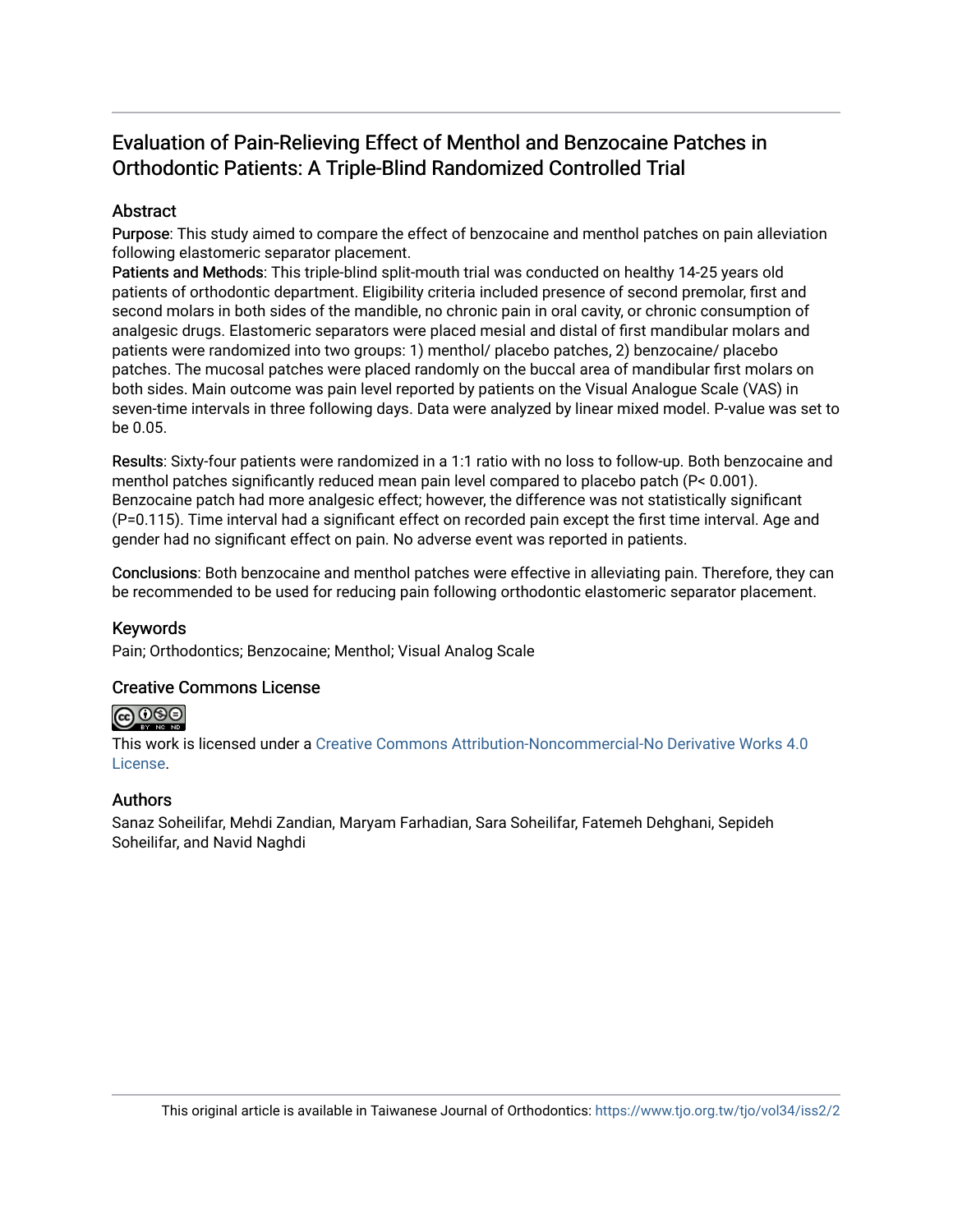## ORIGINAL ARTICLE

# Evaluation of Pain-relieving Effect of Menthol and Benzocaine Patches in Orthodontic Patients: A Triple-blind Randomized Controlled Trial

S[a](#page-2-0)naz Soheilifar <sup>a</sup>, Mehdi Zandian <sup>[b](#page-2-1)</sup>, Maryam Farhadian <sup>[c](#page-2-2)</sup>, Sara Soheilifar <sup>[d](#page-2-3)</sup>, Fat[e](#page-2-4)meh Dehghani <sup>e</sup>, Sepideh Soheilifar <sup>[a,](#page-2-0)</sup>\*, Navid Naghdi <sup>[f](#page-2-5)</sup>

<span id="page-2-1"></span>

<span id="page-2-0"></span>a Orthodontist, Private Office, Hamedan, Iran<br><sup>b</sup> Ophthalmologist, Corneal fellowship Private Office, Hamedan, Iran<br><sup>c</sup> Department of Biostatistics, School of Public Health and Research Center for Health Sciences, Hamadan

<span id="page-2-3"></span>Sciences, Hamadan, Iran<br><sup>d</sup> Periodontist, Private Office, Hamedan, Iran

<span id="page-2-5"></span>

<span id="page-2-4"></span><sup>e</sup> Orthodontist, Private Office, Shiraz, Iran  $f$ Oral and Maxillofacial Surgeon, Private Office, Hamedan, Iran

#### ABSTRACT

Purpose: This study aimed to compare the effect of benzocaine and menthol patches on pain alleviation following elastomeric separator placement.

Patients and methods: This triple-blind split-mouth trial was conducted on healthy 14-25 years old patients of orthodontic department. Eligibility criteria included presence of second premolar, first and second molars in both sides of the mandible, no chronic pain in oral cavity, or chronic consumption of analgesic drugs. Elastomeric separators were placed mesial and distal of first mandibular molars and patients were randomized into two groups: 1) menthol/placebo patches, 2) benzocaine/placebo patches. The mucosal patches were placed randomly on the buccal area of mandibular first molars on both sides. Main outcome was pain level reported by patients on the Visual Analogue Scale (VAS) in seven-time intervals in three following days. Data were analyzed by linear mixed model. P-value was set to be 0.05.

Results: Sixty-four patients were randomized in a 1:1 ratio with no loss to follow-up. Both benzocaine and menthol patches significantly reduced mean pain level compared to placebo patch (P < 0.001). Benzocaine patch had more analgesic effect; however, the difference was not statistically significant ( $P = 0.115$ ). Time interval had a significant effect on recorded pain except the first time interval. Age and gender had no significant effect on pain. No adverse event was reported in patients.

Conclusions: Both benzocaine and menthol patches were effective in alleviating pain. Therefore, they can be recommended to be used for reducing pain following orthodontic elastomeric separator placement. Taiwanese Journal of Orthodontics 2022;34(2):81-89

Keywords: Pain; Orthodontics; Benzocaine; Menthol; Visual analog scale

#### INTRODUCTION

P atients undergoing orthodontic treatment experience various degrees of pain after activating orthodontic appliances and placing interproximal separators, especially within the first 4 days.<sup>[1](#page-10-0)</sup> Using interproximal separators between first molars and second premolars is mandatory to create enough space for placing orthodontic bands. Orthodontic pain prevents correct plaque control and affects overall patient's satisfaction with the treatment. Previous studies have shown that orthodontic pain can produce highly significant changes in brain structure and

Received 8 December 2021; revised 23 March 2022; accepted 13 April 2022. Available online 17 June 2022.

https://doi.org/10.38209/2708-2636.1125 2708-2636/© 2022 Taiwan Association of Orthodontist. This is an open access article under the CC-BY-NC-ND license [\(http://creativecommons.org/licenses/by-nc-nd/4.0/\)](http://creativecommons.org/licenses/by-nc-nd/4.0/).

<span id="page-2-2"></span>

<sup>\*</sup> Address correspondence to Dr. Sepideh Soheilifar: 2nd floor, Number 8, Soufi Alley, Pastour Street, Hamedan, Iran. Fax: +009838138223750. E-mail address: [se.soheilifar@gmail.com](mailto:se.soheilifar@gmail.com).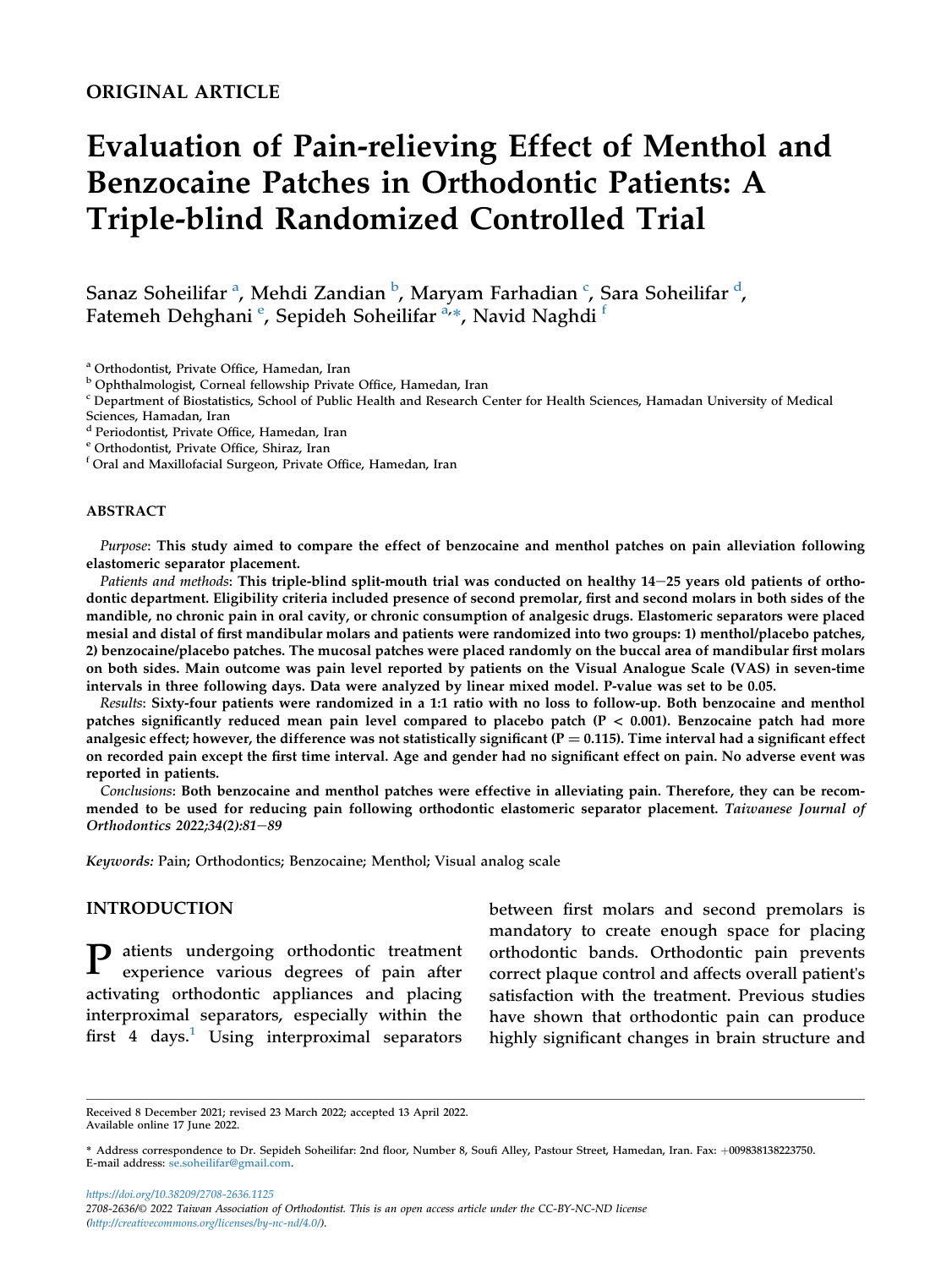function. Therefore, the orthodontist can increase patient cooperation with preventing and controlling pain. $^2$  $^2$ 

A variety of approaches have been introduced to reduce pain during orthodontic treatment: oral NSAIDs, local use of anesthetic gels, chewing gum or biting wafer, laser, and vibratory stimulation. $5<sup>-7</sup>$  $5<sup>-7</sup>$  $5<sup>-7</sup>$ However, none of these methods have been proved to be the right solution.

Benzocaine is a local anesthetic drug utilized in dentistry and minor surgeries. It has no negative effect on tooth movement and causes minimal systemic side effects. In some studies, benzocaine has been applied for relieving orthodontic treatment pain and reducing mucosal irritation. $8-12$  $8-12$  $8-12$ 

Menthol, an extracted material from mint (Mentha piperita), is a local anesthetic agent that has been used as menthol patch and gel in treating painful conditions such as allodynia, migraine, musculoskeletal pain, neuropathy, and sports injuries. $13-15$  $13-15$  $13-15$ 

Considering the fact that placing separator is carried out in the commencement of treatment and is usually accompanied by pain, reducing pain in this step can be radically influential in motivating patients and lowering their stress for orthodontic treatment. Side effects of systemic drugs made present authors search for a modern and accurate method of controlling pain introducing a local anti-pain drug to reduce pain which is less irritating for patients. The purpose of this study was to compare the effect of benzocaine and menthol patches to reduce pain after placement of elastomeric separators.

## MATERIALS AND METHODS

This randomized split-mouth controlled tripleblind clinical trial with a 1:1 allocation ratio was carried out using split-mouth design on 64 patients (25 males, 39 females),  $14-25$  years old, in the orthodontic department of dental school of Hamedan University of Medical Sciences from 2017 to 2019.

The sample size was calculated by PWR package in R-software according to the finding of Eslamian et al.<sup>[9](#page-10-5)</sup> In this research, the effect of benzocaine and placebo mucoadhesive patches on pain caused by elastomeric separators were compared. Perceived pain at 72 h were  $0.97 \pm 0.85$  and  $1.67 \pm 0.92$  in benzocaine and placebo patches, respectively. Expected mean and standard deviation were calculated from the data reported by this article. Considering 5% alpha error, 80% statistical power, standard deviation of 1.27, 20% lost to follow up, and to find a difference of 0.7 in mean pain, a total sample size of 64 was measured (32 in each group).

The trial follows the declaration of Helsinki and was approved by Ethics Committee of Hamedan University of Medical Sciences (IR.UM-SHA.REC.1395.225) and registered at Iran Registry of Clinical trials with code of (IRCT2016080129155N1).

The inclusion criteria were as follows:

- 1. No pain in the region of mouth at the beginning of the study
- 2. Presence of moderate crowding  $(4-8$  mm) in mandibular arch
- 3. Presence of first molars, second molars, and second premolars of mandible with tight interproximal contacts.

The exclusion criteria were as follows:

### 1. Pregnancy

- 2. History of liver or kidney disease
- 3. History of allergy to local anesthetic drugs
- 4. History of methemoglobinemia
- 5. Chronic consumption of NSAIDS, sedatives, or other analgesic drugs

Study protocol was explained to patients and informed consent was obtained from patients or their representative authorities.

Patients were randomly categorized into two groups. Stratified randomization according to age and gender was done with the aid of [www.](http://www.sealedenvelope.com/) [sealedenvelope.com](http://www.sealedenvelope.com/). The samples were divided into subgroups according to age  $(14-18 \text{ years})$ versus 18-25 years old) and gender (female versus male). The samples were chosen randomly from these subgroups. A list of numbers was prepared and written in opaque envelopes. Patients were asked to take an envelope from a container. The number in the envelop defined the assigned group of the patient (benzocaine/placebo or menthol/placebo) and the side of patch placement (right or left). Allocation concealment, sequence generation, and patient enrollment were done by three authors (SS, FD, SS, respectively).

The study was designed to be triple-blind. Benzocaine, menthol, and placebo patches had a completely similar appearance. The patients, the operator, and the outcome assessor were not aware of the type of patch on each side.

Elastomeric separators (Dentarum, Springen, Germany) were placed in mesial and distal contacts of first mandibular molars. The first group randomly used menthol patch on one side and placebo patch on the other side of lower arch. The second group used benzocaine and placebo patches, randomly on each side of lower arch. Placement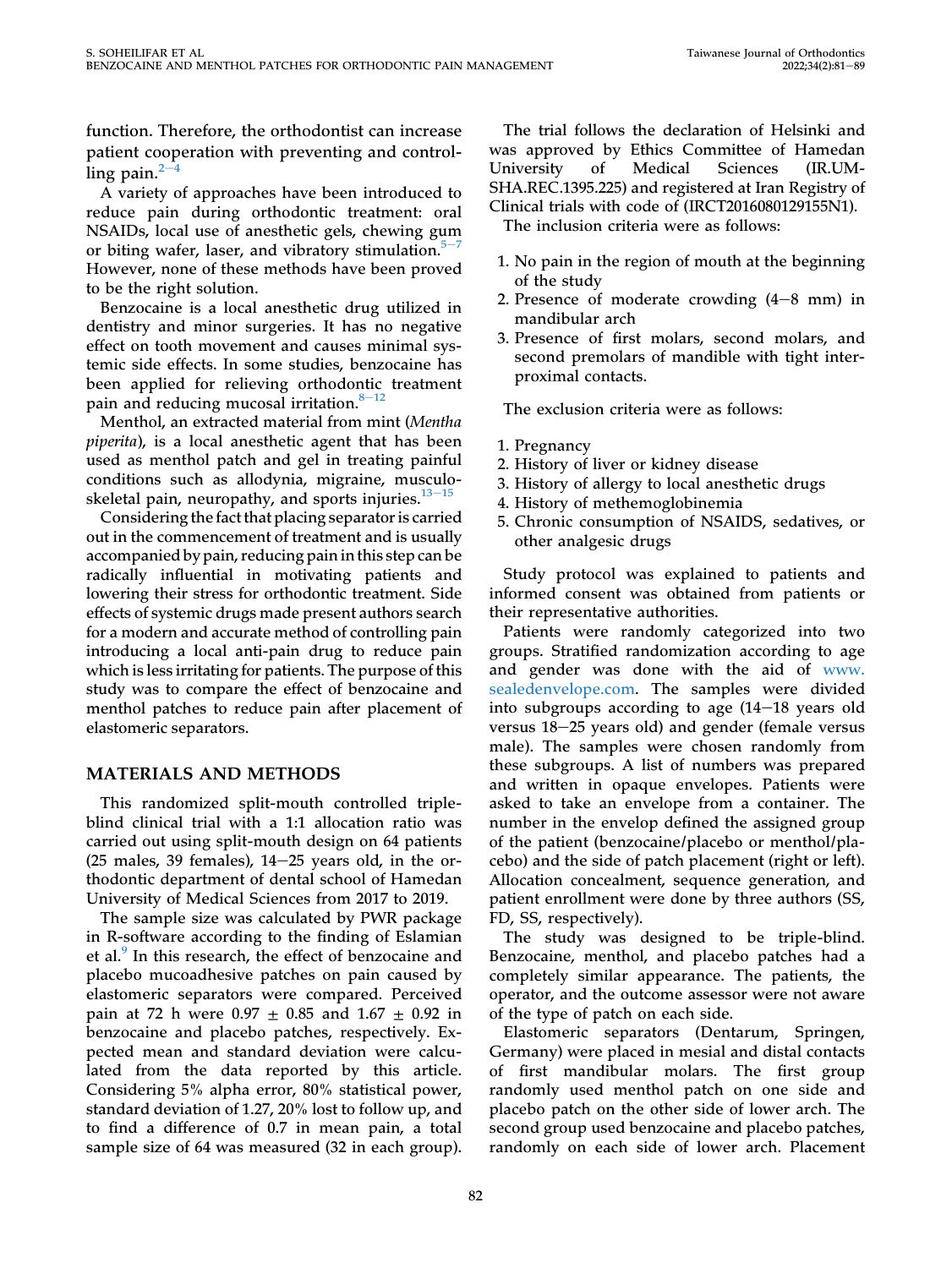method was taught to patients so that they place half of the patch on tooth and half over the attached gingiva of mandibular permanent first molar [\(Figure 1](#page-4-0)). The patches remained in place until they resolved. The patients were asked to use the first patch immediately after placing separator, and if needed, repeat this process every 6 h for three days. The patches had the size of 1.5 cm  $*$  1.5 cm and were produced under the supervision of a pharmaceutical consultant. Benzocaine patch contained 20 mg benzocaine (equal to one puff of 20% benzocaine spray), $9$  and menthol patch contained 20 mg menthol. In addition, the patches consisted of dichloromethane, polyvinyl pyrrolidone, propylene glycol, ethanol, hydroxyl propylene methylcellulose, and aspartame. The patients were asked to avoid consuming any analgesic drugs during the study protocol and if unavoidable, they could use acetaminophen 325 mg and should mention this in the questionnaire. They were instructed to fill out a questionnaire made by visual analogue scale, involving 0 to 10 scores for level of pain in time intervals of 2, 6, 12, 24, 36, 48, and 72 h after placing interproximal separators. These time intervals were provided in previous studies and involve recorded times for maximum intensity of pain.<sup>[16](#page-10-6)</sup> Taking analgesic drugs during study period (except for 325 mg Acetaminophen which was mentioned in the questionnaire), patients' incompliance in filling out the questionnaire or self-declaration of not consuming the patches, as well as, separator coming out during study period led to exclusion of the patient after trial commencement.

<span id="page-4-0"></span>

Figure 1. A patch placed on lower first mandibular molar. Half of the patch is on the gingiva. The saliva and the slightly sticky nature of the patches, caused the initial stability of the patch over the tooth and gingiva.

Data was analyzed by SPSS software, version 23 (IBM, Armonk, NY). Means and standard deviation of pain were measured at different time intervals in each group. Linear Mixed Model (LMM) analyses were performed to investigate the effect of patch type, time interval, age, and gender on perceived pain. In this analysis, participant was treated as a random effect to group the data per participant. This means that the same participant was measured multiple times. In other words, the intercept is not constant and is a random variable, i.e. the intercept varies between persons. Person characteristics, such as age (in two groups of less than 18 years old and more than 18 years old) and gender, were also added to control for these variables. Data of placebo patches in both groups of patients were pooled as the control group. In this analysis, for each variable, a factor was considered as reference category and the other factors were compared to it. We considered the control group, male gender, age over 18 years old, and 7th time interval as reference categories. The statistically significant difference was set at  $P < 0.05$ .

The effect of type of patches on perceived pain were compared with Bonferroni adjustment for multiple comparisons to account for type 1 error. Since we had three comparisons, significance level would be divided by three; i.e.  $0.05/3 = 0.016$ . This was automatically addressed in measured P-value of analysis by SPSS software.

## RESULTS

Seventy-three orthodontic patients were enrolled in the study from April 2019 up to June 2020, nine of the patients were excluded according to eligibility criteria. [Figure 2](#page-5-0) shows the process of participant selection.

None of the patients reported consumption of Acetaminophen or other analgesics. Using of patches had no significant adverse effect or complication. None of the separators came out during study. All of the patients applied the patches as instructed and filled out the questionnaire.

Demographic data of participants are shown in [Table 1.](#page-5-1) Gender and age distributions were similar in all groups. Chi-square test showed no significant statistical difference in age and gender between groups (P value  $< 0.34$  and P value  $< 0.61$ , respectively).

Results of descriptive analysis, including mean, standard deviation, and 95% confidence interval of pain in studied groups at different time intervals are shown in [Table 2](#page-6-0), [Figure 3A](#page-7-0) and B compare the effect of menthol/placebo patches and benzocaine/ placebo patches, respectively.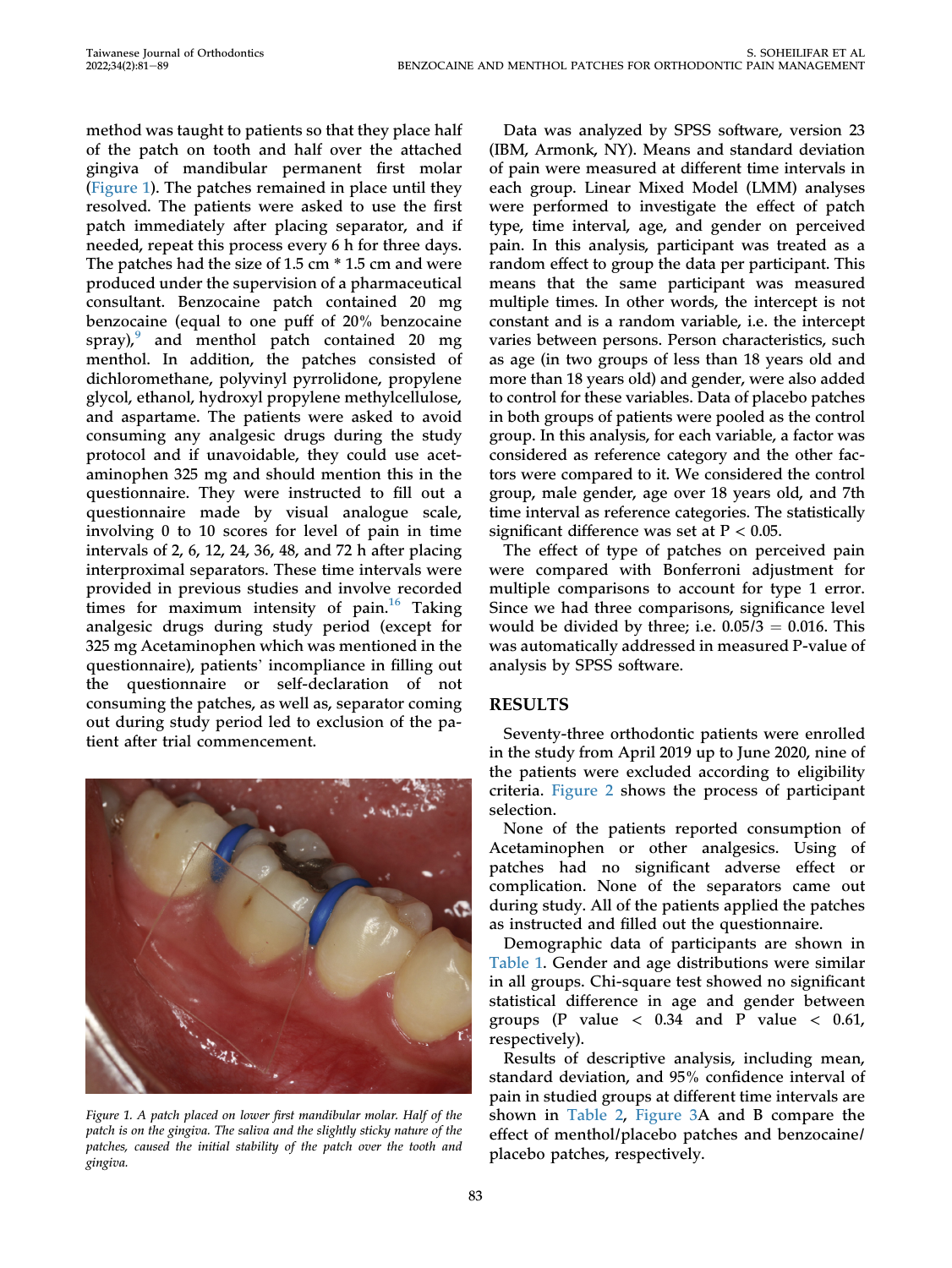## **CONSORT 2010 Flow Diagram**

<span id="page-5-0"></span>

Figure 2. Flow diagram of trial participant recruitment.

[Table 3](#page-8-0) shows the results of linear mixed model. In this analysis, both placebo groups were pooled and a single control group was considered. [Figure 3](#page-7-0)C shows the trend of changes in different time intervals in three studied groups.

In [Figure 3](#page-7-0), each factor is compared to its reference category. Placebo group was considered as

<span id="page-5-1"></span>Table 1. Demographic data of study participants.

| Group                 | $14 - 18$<br>vears old |      | $18 - 25$<br>years old |      | Age<br>$(Mean \pm SD)$ |
|-----------------------|------------------------|------|------------------------|------|------------------------|
|                       | Female                 | Male | Female                 | Male |                        |
| Menthol-<br>Placebo   | 10                     |      | 9                      |      | $18.97 + 2.94$         |
| Benzocain-<br>Placebo | 11                     |      | 6                      | 7    | $17.87 + 3.74$         |

reference category to evaluate the effect of patch type on perceived pain. The perceived pain was less in both menthol and benzocaine groups compared to placebo group (reference category) and the differences were statistically significant ( $p < 0.001$ , P < 0.001, respectively). Although benzocaine patch caused more analgesic effect than menthol patch, according to adjustment for multiple comparison Bonferroni analysis the difference between these two groups was not statistically significant  $(P = 0.115)$ . Mean recorded pain in menthol, benzocaine and control groups were 1.86 (standard error = 0.18), 1.47 (standard error = 0.18), 2.75 (standard error  $= 0.16$ ), respectively ([Tables 4 and 5\)](#page-8-1).

Seventh time interval was considered as reference category to assess the effect of time intervals.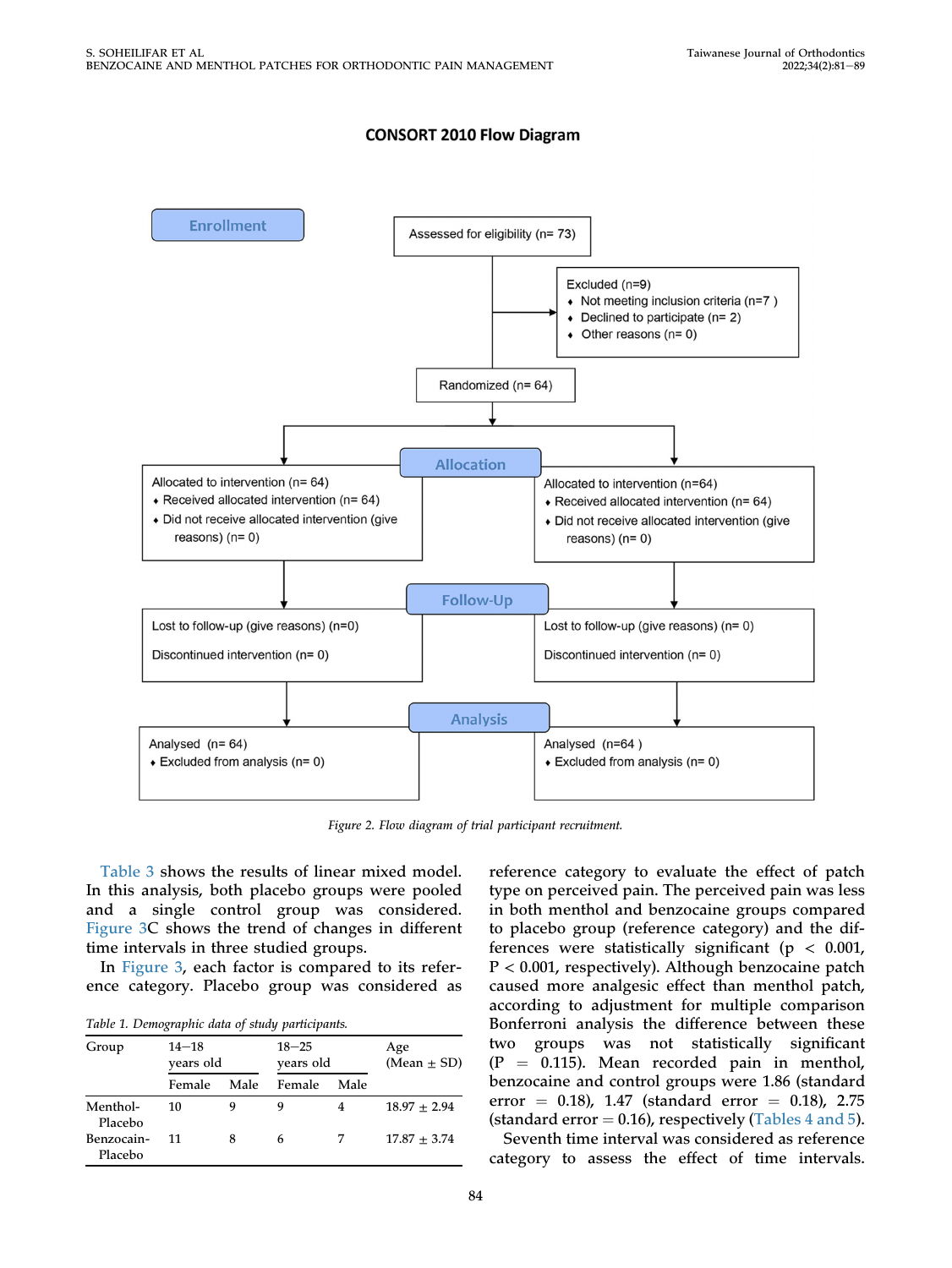| Time interval | Mean pain $\pm$ SD<br>$95\%$ CI <sup>a</sup> |                 | Mean pain $\pm$ SD<br>$95\%$ CI <sup>a</sup> |                 |  |
|---------------|----------------------------------------------|-----------------|----------------------------------------------|-----------------|--|
|               | Lower bound-                                 |                 | Lower bound-                                 |                 |  |
|               | Upper bound                                  |                 | Upper bound                                  |                 |  |
|               | Menthol                                      | Placebo         | Benzocaine Placebo                           |                 |  |
| 1             | $1.3 \pm 1.35$                               | $0.97 \pm 0.97$ | $0.97 \pm 0.78$                              | $1.69 \pm 0.99$ |  |
|               | 0.54 1.52                                    | $0.62$ 1.32     | 0.69 1.25                                    | 1.33 2.05       |  |
| 2             | $2.06 \pm 1.34$                              | $4 \pm 1.83$    | $1.5 \pm 0.72$                               | $3.43 \pm 1.60$ |  |
|               | 1.58 2.55                                    | 3.34 4.66       | 1.24 1.75                                    | 2.86 4.02       |  |
| 3             | $2.69 \pm 1.84$                              | $4.59 \pm 2.11$ | $2.09 \pm 1.30$                              | $3.81 \pm 1.71$ |  |
|               | 2.02 3.35                                    | $3.83 - 5.35$   | 1.62 2.56                                    | 3.19 4.43       |  |
| 4             | $2.31 \pm 2.16$                              | $3.66 \pm 2.36$ | $2.06 \pm 2.06$                              | $3.72 \pm 2.08$ |  |
|               | $1.53 - 3.09$                                | 2.80 4.51       | 1.32 2.81                                    | 2.97 4.47       |  |
| 5             | $2.47 \pm 2.38$                              | $2.87 \pm 2.31$ | $1.25 \pm 1.92$                              | $2.69 \pm 2.25$ |  |
|               | $1.61\_3.33$                                 | 2.04-3.71       | $0.56$ _ $1.94$                              | $1.88 - 3.50$   |  |
| 6             | $2.03 \pm 2.21$                              | $2.47 \pm 2.05$ | $0.94 \pm 1.7$                               | $1.66 \pm 2.12$ |  |
|               | 1.23 2.83                                    | 1.73 3.21       | $0.32 - 1.55$                                | $0.89 - 2.42$   |  |
| 7             | $1.37 \pm 1.68$                              | $1.87 \pm 1.91$ | $0.81 \pm 1.65$                              | $1.37 \pm 1.96$ |  |
|               | $0.77$ _ $1.98$                              | 1.18 2.56       | $0.21 - 1.41$                                | $0.67$ 2.08     |  |

<span id="page-6-0"></span>Table 2. Mean and standard deviation of perceived pain in study groups at different follow up times.

<span id="page-6-1"></span><sup>a</sup> Confidence interval.

Perceived pain in the second, third, fourth, fifth, and sixth time intervals showed statistically significant difference compared to the seventh time interval (reference category) ( $P < 0.001$ ). In all three groups, maximum pain was recorded at the third time interval (12 h after placing separator). Pain was not significantly different between the first and the seventh time intervals.

Linear mixed model showed that gender and age did not have a significant effect on changes in perceived pain.

## DISCUSSION

The present study evaluated the effect of benzocaine and menthol patches on pain reduction using VAS at 2, 6, 12, 24, 36, and 72 h after orthodontics elastomeric separator placement. The results showed that benzocaine group had statistically significant lower pain score compared to the placebo group. Anesthetic effect with 20% benzocaine usually starts within 30 s and lasts for up to 15 min. Topical application of this agent is effective in inhibition of pain in superficial tissues. $17$  In contrast to other local anesthetic drugs, benzocaine can act in environments with low  $pH$ .<sup>[18](#page-10-8)</sup> This can explain why the drug is effective in low pH environment of orthodontically moved teeth. In the present study, benzocaine patches with 20% concentration were applied on the tooth and gingiva, covering the gingival sulcus. It is possible that benzocaine can be absorbed by PDL via gingival crevicular fluid. Since the origin of orthodontic pain is PDL, this topical application may be effective in pain management.

Furthermore, mucosal patches increased the time that the drug is in contact with the tissue.<sup>[19](#page-10-9)</sup> Although the duration of anesthetic effect of benzocaine is short, it is possible that the agent is able to break the pain cycle and thus, be effective in consistent pain reduction. Cooper et al. have observed that after commencement of pain, many factors (i.e psychologic and physiologic) can exacerbate pain perception. Breaking this pain cycle can avoid increased pain perception.<sup>[20](#page-10-10)</sup> This result is similar to Eslamian et al. $9$  In her study with splitmouth method, the effect of benzocaine and placebo patches in reducing pain following elastomeric separator placement was compared. She found that less pain was experienced in the Benzocaine side.<sup>[9](#page-10-5)</sup> In the study of Hersh et al., mucosal patch with 12 mg benzocaine was applied to decrease instantaneous dental pains and it was found that more percentage of patients reported pain relief with benzocaine patch than placebo. $21$ 

It was found that applying menthol patches resulted in statistically significant lower pain scores than placebo. These findings suggest that using benzocaine and menthol patches are efficient pharmaceutical methods to reduce orthodontic pain resulted from placement of elastomeric separators. Benzocaine patch had more anti-pain effect than menthol patch. However, the difference was not statistically significant. Menthol is an agonist of Transient Receptor Potential Melastatin-8 (TRMP8) receptor, known as menthol receptor. These receptors are found in thermosensitive neurons and they became sensitized due to exposure to menthol, leading to coolness perception and inhibition of pain impulse conduction. Menthol may cause blockage of sodium channels.<sup>[14,](#page-10-12)[15](#page-10-13)</sup> Evidence regarding its vasoactive effect is contradictory, some support its vasodilation and increased blood flow effect, $15$  and others claim that menthol causes reduced blood flow.<sup>[22](#page-10-14)</sup> Cooling effect, sodium channel blockage, and possible vasodilation mechanisms can explain its potential in decreasing orthodontic pain. Sodium channel blockage by menthol is weak.[15](#page-10-13) This can explain weaker analgesic effect of menthol compared to benzocaine. Although the anti-pain effect of menthol is proved in many studies, $13-15,23$  $13-15,23$  $13-15,23$  $13-15,23$  no research is available with respect to applying menthol for reducing pain from orthodontic treatment. Naganawa et al. evaluated topical application of capsaicin, menthol, and local anesthetics on intraoral somatosensory sensitivity. They applied these drugs on the gingiva and used mechanical and thermal stimuli on that area. They found no significant difference in pain scores be-tween menthol and control groups.<sup>[24](#page-10-16)</sup> However, in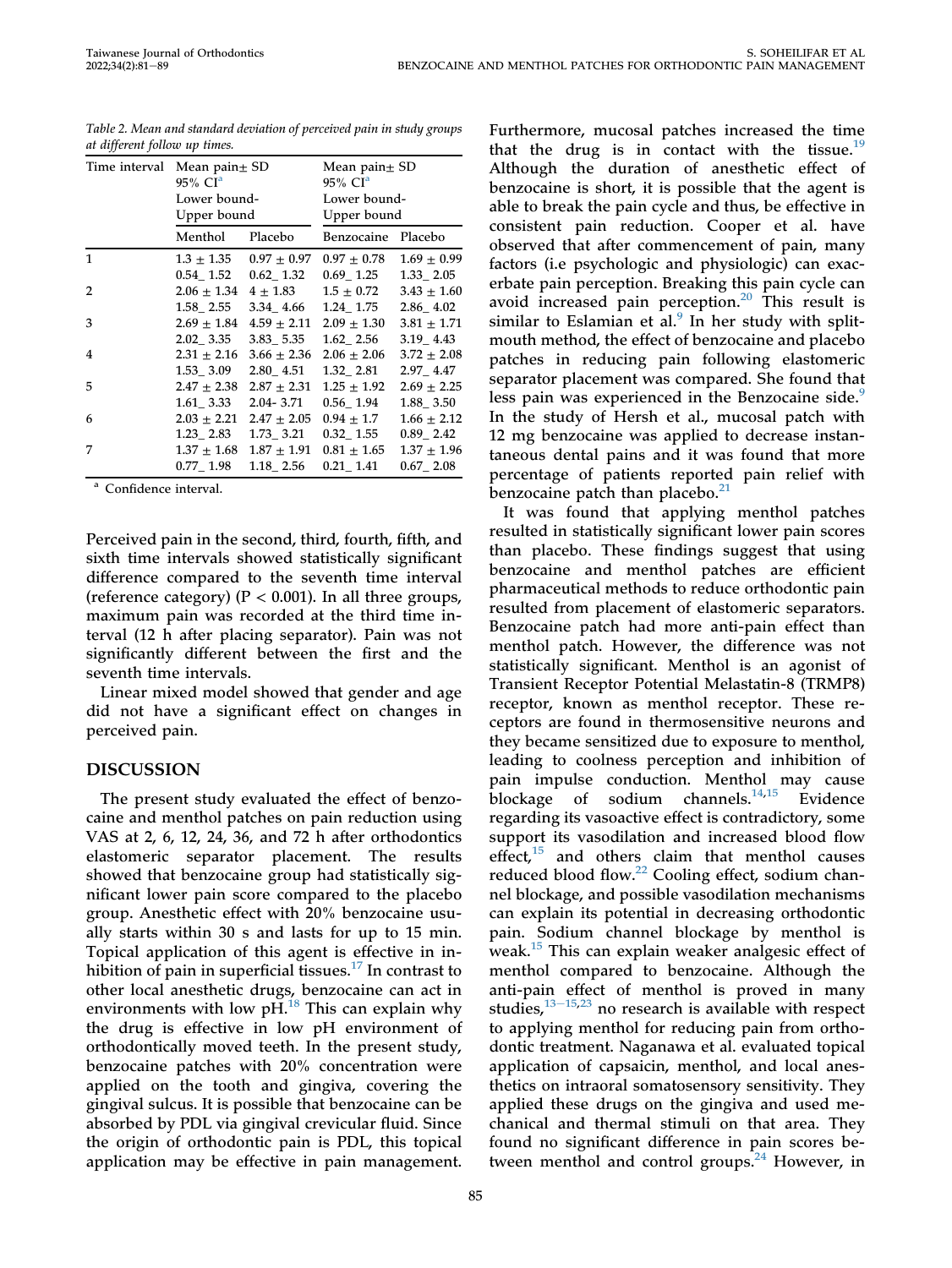<span id="page-7-0"></span>

Figure 3. Line graph indicating mean level of pain (mean pain) in study groups at all time intervals (horizontal axis: 1: 2 h, 2: 6 h, 3: 12 h, 4: 24 h, 5: 36 h, 6: 48 h, 7: 72 h). A. Menthol and placebo patches; B. Benzocaine and placebo patches; C, Menthol, benzocaine, and placebo patches.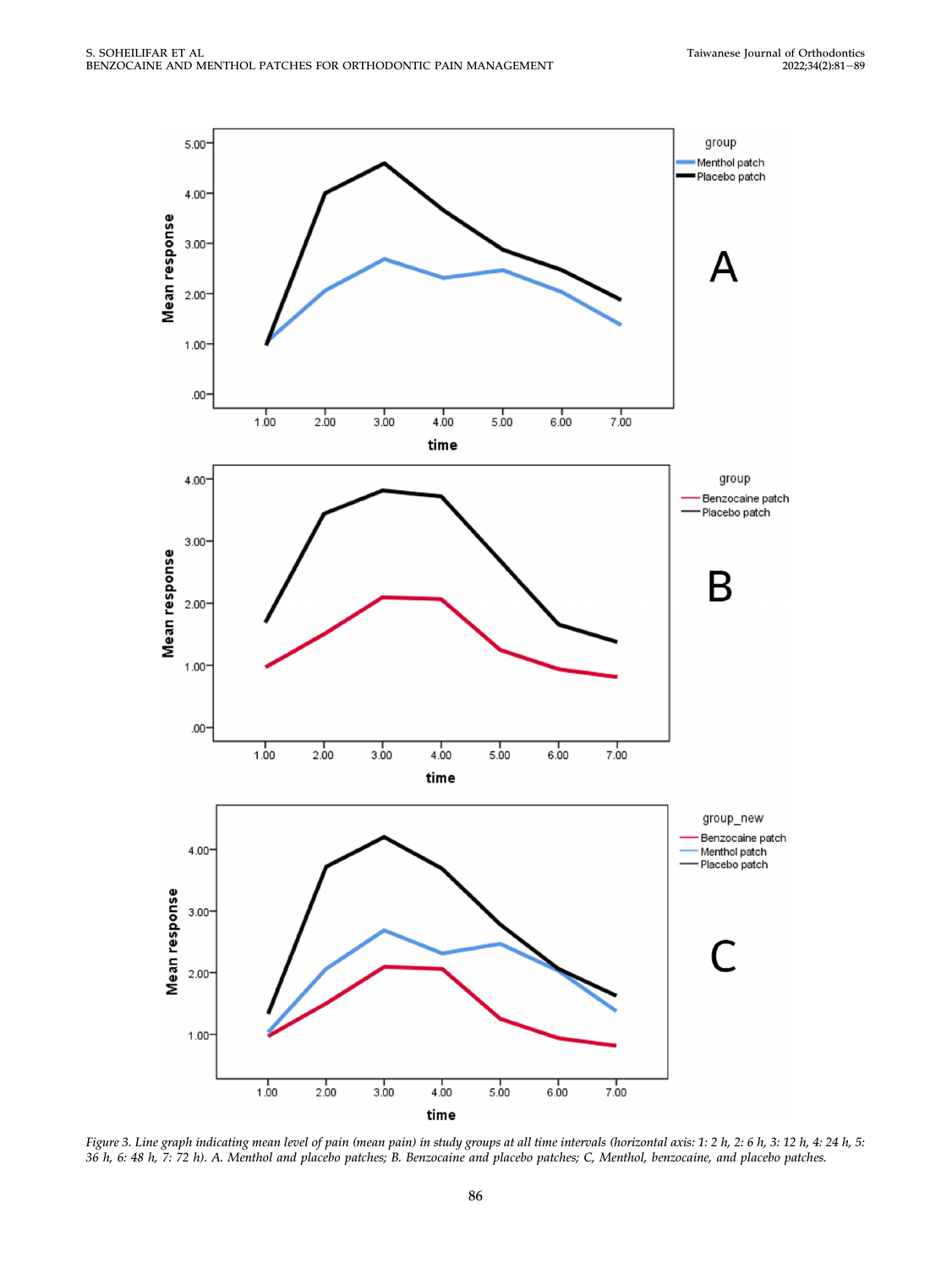| Parameter                                     | Mean difference | Standard error         | P value         | 95% Confidence Interval |                                |
|-----------------------------------------------|-----------------|------------------------|-----------------|-------------------------|--------------------------------|
|                                               |                 |                        |                 | Lower Bound             | Upper Bound                    |
| Intercept                                     | 1.78            | 0.30                   | 0.001           | 1.17                    | 2.38                           |
| Menthol patch                                 | $-0.89$         | 0.14                   | 0.001           | $-1.16$                 | $-0.62$                        |
| Benzocaine patch                              | $-1.28$         | 0.14                   | 0.001           | $-1.55$                 | $-1.01$                        |
| Control patch (reference category)            | —               | $\qquad \qquad \qquad$ | $\qquad \qquad$ |                         | $\qquad \qquad \longleftarrow$ |
| Time 1                                        | $-0.19$         | 0.19                   | 0.298           | $-0.56$                 | 0.17                           |
| Time 2                                        | 1.39            | 0.19                   | 0.001           | 1.02                    | 1.76                           |
| Time 3                                        | 1.94            | 0.19                   | 0.001           | 1.57                    | 2.30                           |
| Time 4                                        | 1.58            | 0.19                   | 0.001           | 1.21                    | 1.95                           |
| Time 5                                        | 0.96            | 0.19                   | 0.001           | 0.59                    | 1.33                           |
| Time 6                                        | 0.41            | 0.19                   | 0.027           | 0.05                    | 0.78                           |
| Time 7 (reference category)                   |                 | $\qquad \qquad \qquad$ |                 |                         | $\overline{\phantom{0}}$       |
| Age $(<18$ years old)                         | 0.24            | 0.29                   | 0.412           | $-0.33$                 | 0.81                           |
| Age $(>18$ years old)<br>(reference category) | —               | —                      | —               | —                       |                                |
| Female                                        | $-0.02$         | 0.28                   | 0.927           | $-0.57$                 | 0.52                           |
| Male (reference category)                     |                 |                        |                 |                         |                                |

<span id="page-8-0"></span>Table 3. Results of linear mixed model on effect of patch type, time interval, age and gender effect on recorded pain.

the present study, type of pain inducing stimulus (tooth movement) and design of the study (splitme present study, type of pain inducing sumulus<br>(tooth movement) and design of the study (split-<br>mouth) are different from Naganawa et al.'s research.

Considering mean of pain in two elastomeric separator groups, the results indicated that pain increases following placing separator and reaches to its maximum in the third time interval (12 h after placing separator) and finally falls down. In the seventh time interval (third day), some patients still reported pain. Studying flow of pain showed that pain from elastomeric separator is not linear and followed a quadratic pattern [\(Figure 3\)](#page-7-0). When the separator is placed, the vessels on the compression side are squeezed and ischemia occurs, causing anaerobic respiration and acidosis. Acid-sensing ion channel 3 (ASIC 3) is an ion channel receptor in periodontal tissue and recognizes both acidity changes and mechanical forces and transduces them to painful signals. When the force is kept minimal, the mechanosensation role is not significant. So that, early hours following force application, perceived pain is minimal. Local inflammation occurs in 12 h. This phenomenon explains the fact that most patients experience the maximal pain level at approximately 12  $h^{25}$ 

Similar to this finding, Sandhu et al. showed that pain starts almost one hour following placing

<span id="page-8-1"></span>Table 4. Estimated marginal means of recorded pain based on the linear mixed model.

|                       |      |       | Mean Std. Error 95% Confidence Interval |                         |
|-----------------------|------|-------|-----------------------------------------|-------------------------|
|                       |      |       |                                         | Lower Bound Upper Bound |
| Benzocaine patch 1.47 |      | 0.182 | 1.110                                   | 1.831                   |
| Menthol patch         | 1.86 | 0.183 | 1.500                                   | 2.224                   |
| Control patch         | 2.75 | 0.155 | 2.443                                   | 3.062                   |

separator, and it follows a non-linear form in a quadratic shape. However, the maximum pain in this study was in the morning of the first day or 24 h after placing separator. $26$  Maximum level of pain in Esla-mian et al. study was 24 h after placing separator.<sup>[9](#page-10-5)</sup> According to Giannopoulou et al., level of pain increases from one to 24 h following placing separator. $27$  The multifactorial and subjective nature of pain, different age ranges of the participants, and using different types of separators could influence the results and this could be the reason for difference in the time of maximum pain in different studies.

Pain assessment was done by Visual Analogue Scale (VAS). VAS is a non-verbal, valid, reliable, reproducible, easily accessible, and sensitive method. In addition, because of its illustrative platform and minimal dependence on language, results of different studies in various cultures can be compared easily.<sup>28</sup> Although being precise, some authors stated that its unidirectional, linear nature leads to errors in differentiating between sensory and afferent (unpleasant) aspects of pain. $29$  Thus, some researchers believe that measuring chemical messengers of pain is a better method. Interleukin- $1\beta$  is the primary mediator to regulate bone remodeling in response to orthodontic forces and plays an important role in responding to

Table 5. Pairwise comparison of patches based on Bonferroni adjustment for comparisons.

| First groups                            | Second<br>group                                 | Mean<br>difference               | Standard<br>error       | P value                   |  |  |  |
|-----------------------------------------|-------------------------------------------------|----------------------------------|-------------------------|---------------------------|--|--|--|
| Benzocaine<br>patch<br>Menthol<br>patch | Menthol patch<br>Placebo patch<br>Placebo patch | $-0.392$<br>$-1.289$<br>$-0.899$ | 0.189<br>0.189<br>0.138 | 0.115<br>0.0001<br>0.0001 |  |  |  |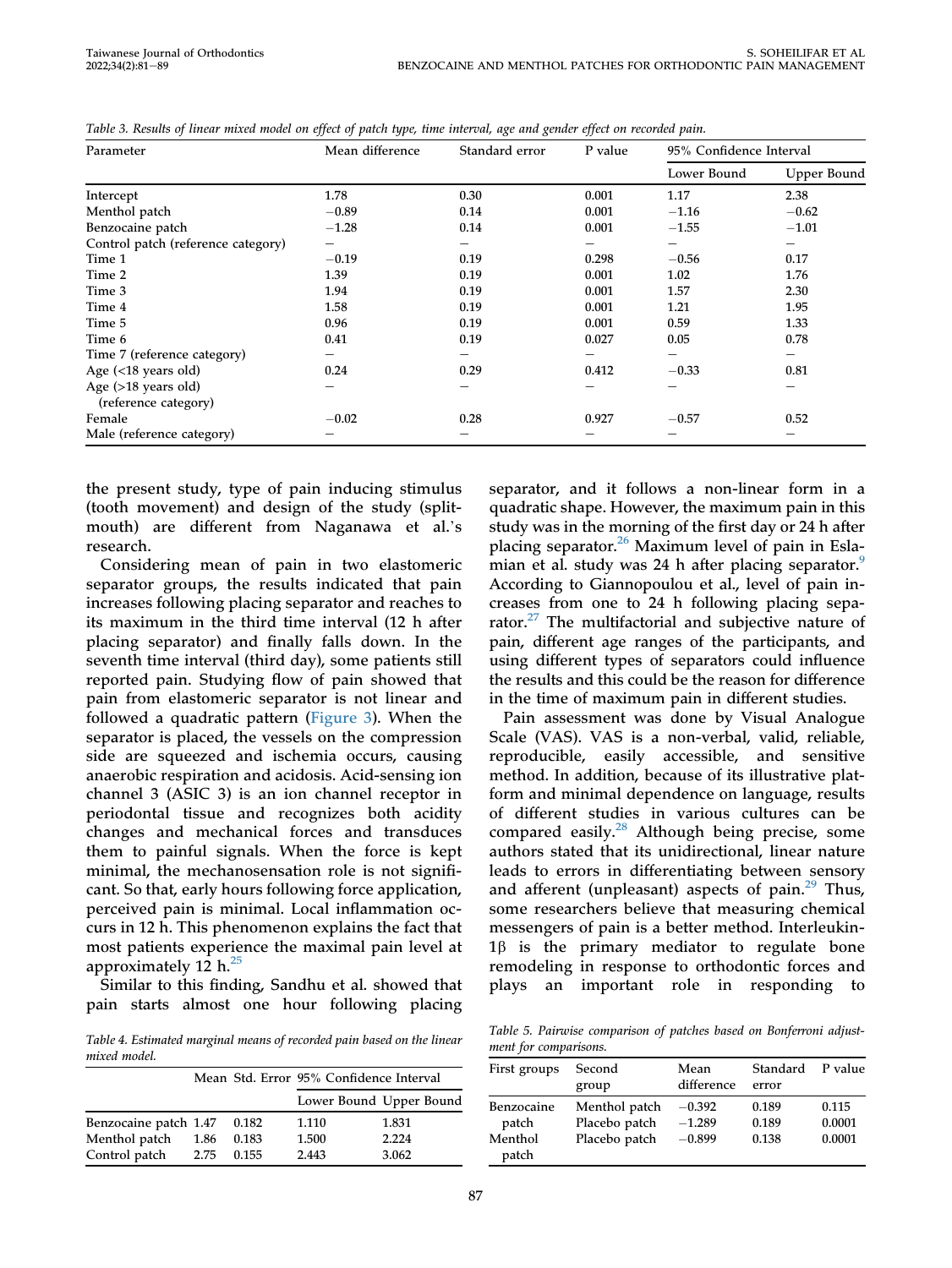orthodontic pains. Previous studies showed that concentration of IL-1 $\beta$  promoted after one hour of applying force, the maximum of IL-1 $\beta$  was seen after 24 h, and it reduced to its normal level after one week.<sup>[30](#page-10-22)[,31](#page-10-23)</sup> So that, level of this chemical agent can act as a measure of pain intensity. However, Gameiro et al., have stated that level of IL-1 $\beta$  is not necessarily correlated with intensity of experience pain.[32](#page-10-24) Therefore, more studies are required to evaluate the precise correlation between level of IL- $1\beta$  and subjective pain scores.

Multiple factors can affect pain perception, including age and gender. Some authors have reported that females and adolescents express more pain compared to males and pre-adolescents and adults, respectively. $33$  However, evidence regarding this issue is quite contradictory. Many studies showed no significant difference between males and females in pain expression. $8,9,11,12$  $8,9,11,12$  $8,9,11,12$  $8,9,11,12$  In addition, some authors reported that orthodontic pain perception is not affected by patient's age. $34$  In order to eliminate these possible confounding variables, in the present study random sampling was applied by matching age and gender in studied groups.

Pain is a mental reaction to nervous stimulants whose intensity depends on personal differences, sleeping quality, physiologic conditions, genetics, hormonal differences, and previous painful experience. $6,16$  $6,16$  In this study, it is tried to minimize the effects of these factors using a randomized clinical trial method of split-mouth and high volume of samples.

Considering the fact that pain is a subjective issue and shows great interpersonal variability, splitmouth design was chosen for this study. It has been shown that split-mouth design can decrease inter-personal variations.<sup>[35](#page-10-30)[,36](#page-10-31)</sup> Nevertheless, this design may have some problems. Hujoel et al. have reported three potential problems of this design: (1) presence of carry-across effect (i.e. the intervention in one side can affect the other side); (2) difficulty of finding samples with similar conditions on both sides; (3) being more efficient than parallel design only in cases that within-patient correlation coefficient is high. $37-39$  $37-39$  $37-39$  In this study, finding patients with intact dentition in mandible was not a problem. In addition, interpersonal differences in pain perception are substantial. However, carry-across effect is a possible problem. To decrease this problem, we designed the present study in a way that two active interventions (menthol and benzocaine) are given to different people (parallel design), but to decrease interpersonal differences in pain perception, one side in each patient was chosen as placebo (split

mouth). Afterwards, patches effects are mainly topical. However, solubility in saliva is still possible and cannot be neglected. It is suggested that in future studies, unidirectional patches be administrated. These patches release the drug from only one side.<sup>[19](#page-10-9)</sup>

In present study, patches were chosen as a method of drug delivery. Patches are suitable carriers for drugs in oral cavity since there is extensive smooth, immobile mucosa to retain the patch. Capability of delivering the drug to affected area (topical action), reaching the desired dose in the site, and retaining for a more prolonged time are advantages of patches over some other traditional methods. Patches should be elastic, flexible, and have good tear resistance.<sup>[19](#page-10-9)</sup> These characteristics were considered during patch production in present study. None of the patients in the present study reported adverse reactions related to patches.

The main limitations of this study were difficulty in persuading patients in terms of accurate use of patches and filling out questionnaires in determined times, limited number of articles investigating menthol, especially in dentistry field, and impossibility of direct and precise measurement of pain regarding subjective and personal nature of it. Due to lack of enough studies regarding use of menthol patches in reducing orthodontic pain, it is suggested that more research should be done on the effect of this material on different stages of orthodontic treatment with various concentrations and applying protocols.

In conclusion, menthol and benzocaine patches have been significantly effective in reducing pain resulted from elastomeric separators and both of them could be used as an analgesic agent after placing elastomeric separators. Although benzocaine patch was superior to menthol patch in relieving pain, this difference was not statistically significant.

## FUNDING

None.

## ETHICAL APPROVAL

This study was approved by Ethics Committee of Hamedan University of Medical Sciences (IR.UM-SHA.REC.1395.225) and registered at Iran Registry of Clinical trials with code of (IRCT2016080129155N1).

## CONFLICT OF INTEREST

The authors declare no conflicts of interest.